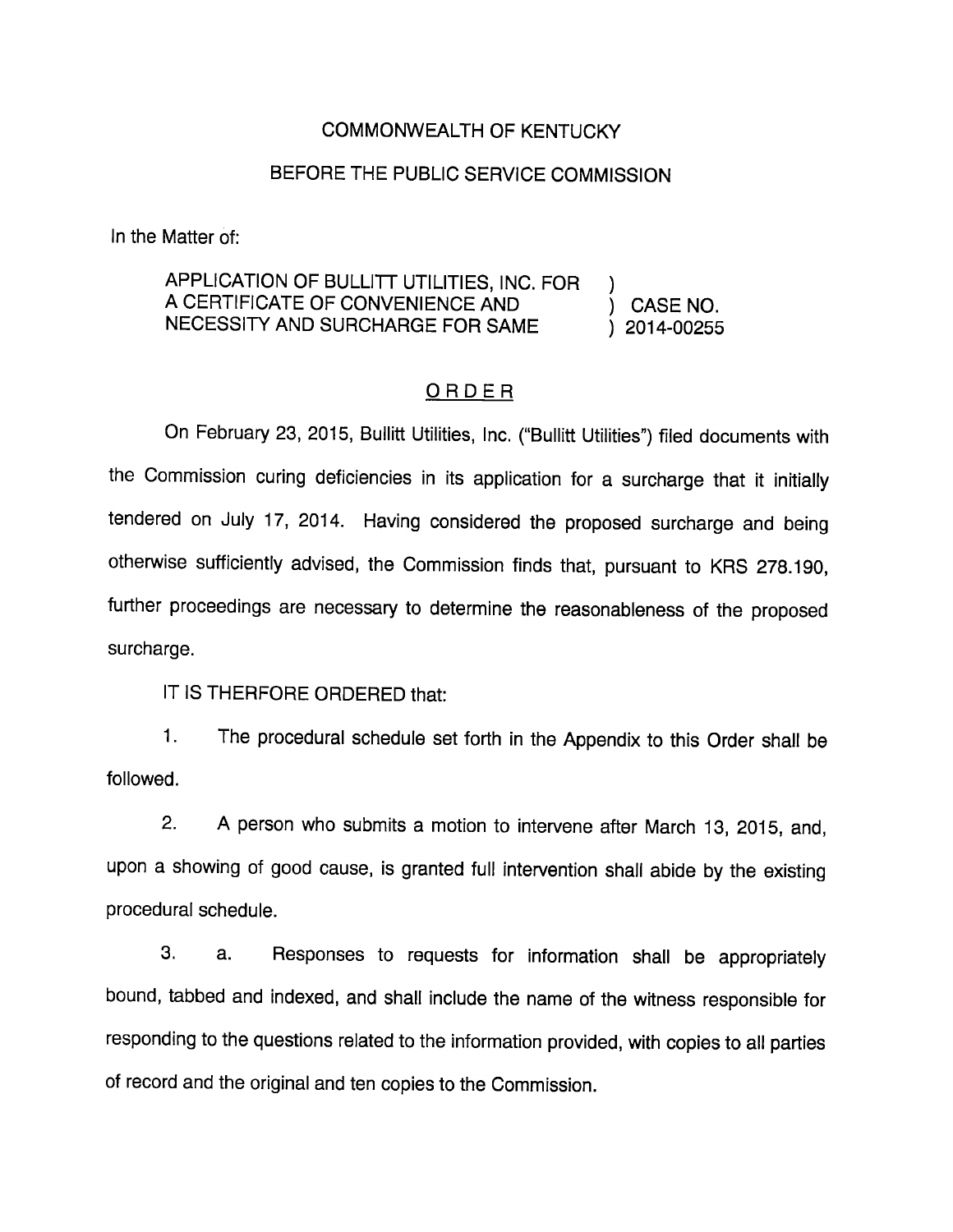b. Each response shall be answered under oath or, for representatives of a public or private corporation or a partnership or association or a governmental agency, be accompanied by a signed certification of the preparer or person supervising the preparation of the response on behalf of the entity that the response is true and accurate to the best of that person's knowledge, information, and belief formed after a reasonable inquiry.

c. A party shall make timely amendment to any prior responses if it obtains information which indicates that the response was incorrect when made or, though correct when made, is now incorrect in any material respect.

d. For any requests to which a party fails or refuses to furnish all or part of the requested information, that party shall provide a written explanation of the specific grounds for its failure to completely and precisely respond.

e. Careful attention should be given to copied material to ensure its legibility. When the requested information has been previously provided in this proceeding in the requested format, reference may be made to the specific location of that information in responding to this request.

f. A party filing a paper containing personal information shall, in accordance with 807 KAR 5:001, Section 4(10), encrypt or redact the paper so that personal information cannot be read.

4. At any hearing in this matter, neither opening statements nor summarization of direct testimony shall be permitted.

-2- Case No. 2014-00255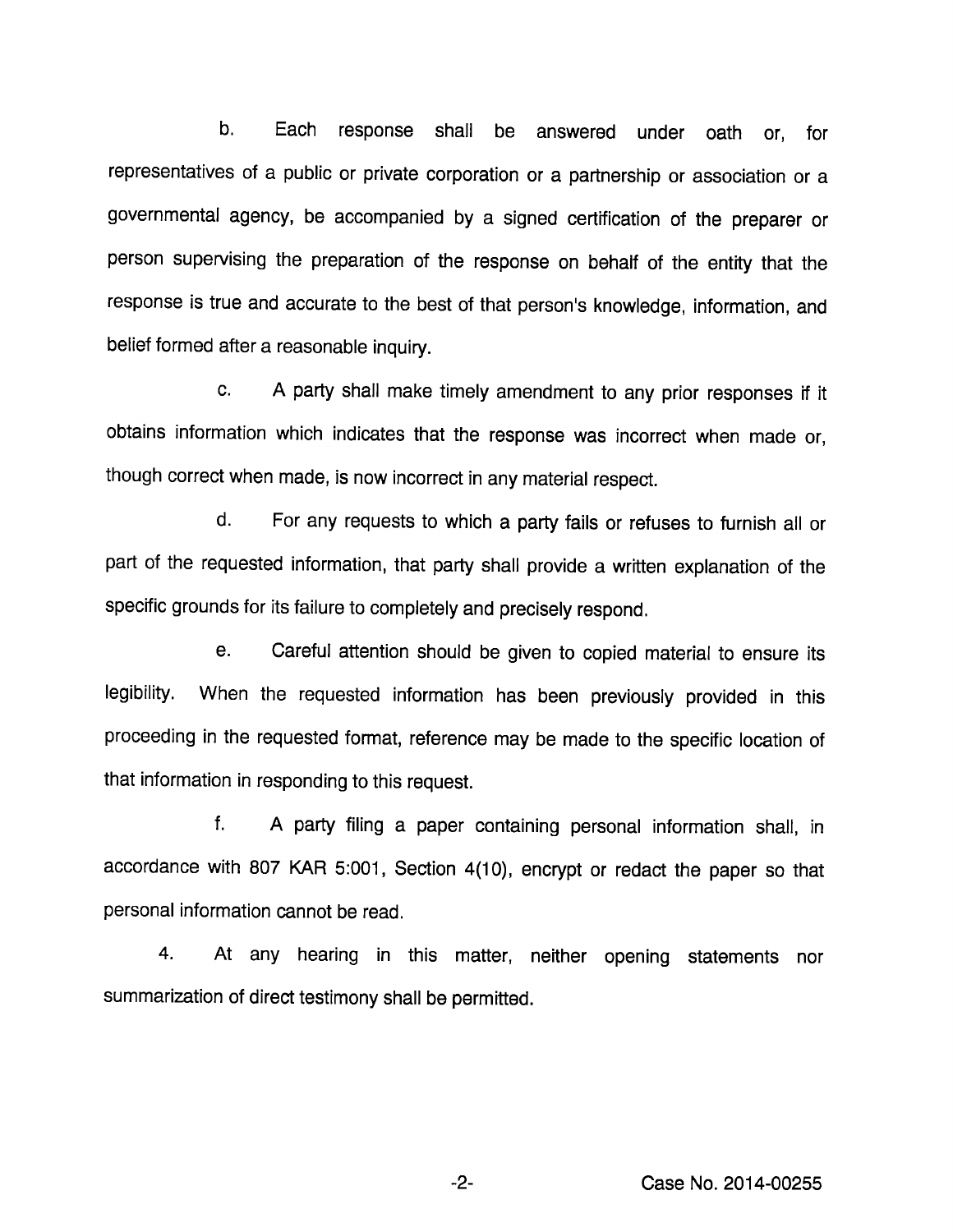5. To be timely filed with the Commission, a document must be received by the Commission within the specified time for filing.

6. Motions for extension of time with respect to the schedule herein shall be made in writing and will be granted only upon a showing of good cause.

7. Service of any document or pleading shall be made in accordance with 807 KAR 5:001, Section 4(8).

8. Nothing contained herein shall prevent the Commission for entering further Orders in this matter.

> By the Commission ENTERED MAR 0 6 2015 KENTUCKY PUBLIC **ISERVICE COMMISSION**

**ATTEST** Executive Director

Case No. 2014-00255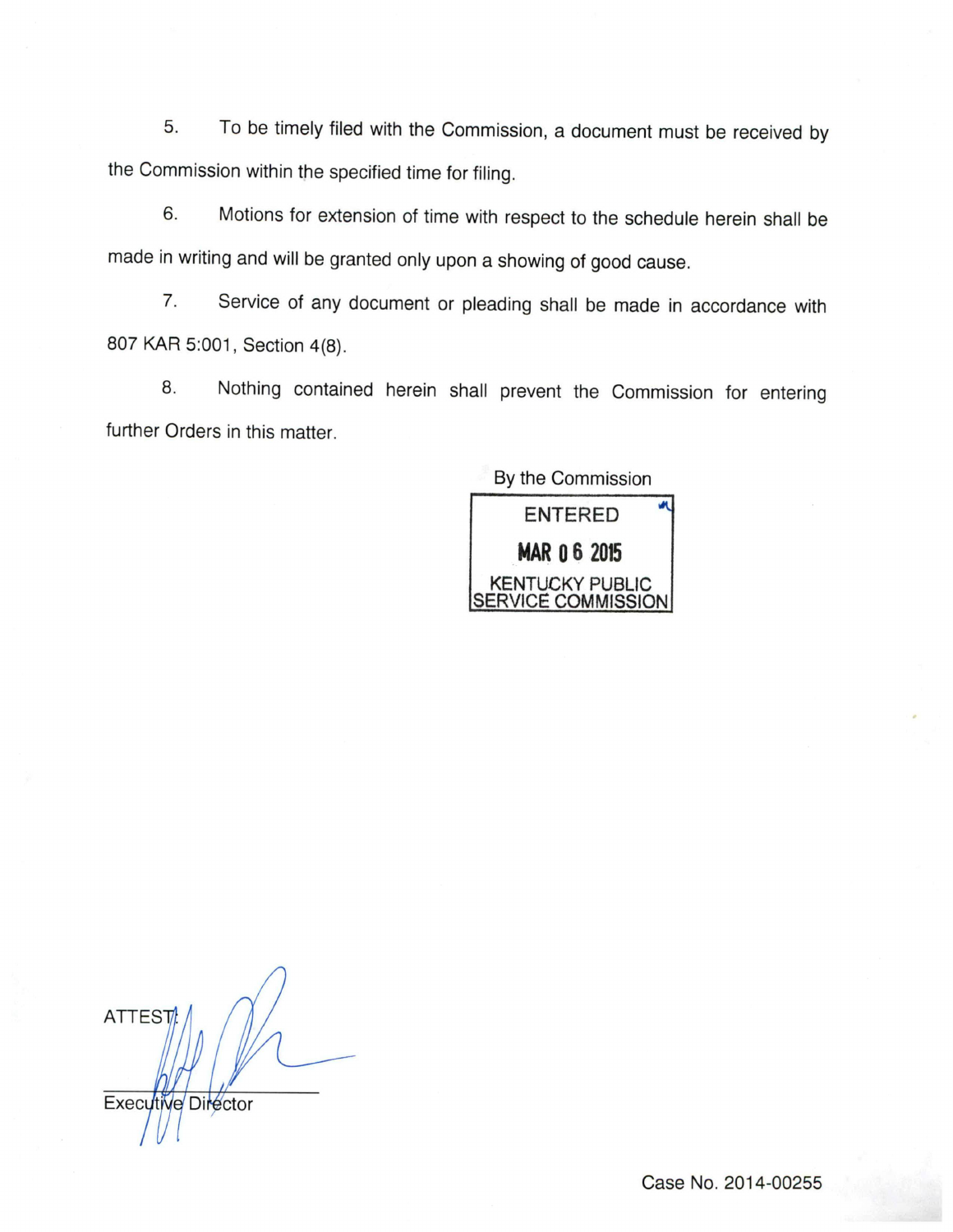# APPENDIX

# APPENDIX TO AN ORDER OF THE KENTUCKY PUBLIC SERVICE COMMISSION IN CASE NO. 2014-00255 DATED **MAR 0 6 2015**

| Initial requests for information to Bullitt Utilities shall be filed                                                                                                                                                                                                         |
|------------------------------------------------------------------------------------------------------------------------------------------------------------------------------------------------------------------------------------------------------------------------------|
| Bullitt Utilities shall file responses to initial requests for information                                                                                                                                                                                                   |
| Supplemental requests for information to Bullitt Utilities shall be filed                                                                                                                                                                                                    |
| Bullitt Utilities shall file responses to supplemental requests                                                                                                                                                                                                              |
|                                                                                                                                                                                                                                                                              |
| All requests for information to Intervenors shall be filed                                                                                                                                                                                                                   |
| Intervenors shall file responses to requests for information                                                                                                                                                                                                                 |
| An informal conference will be held at the Commission's<br>offices in Frankfort, Kentucky, for the purpose of considering the<br>possibility of settlement, the simplification of issues, and any other<br>matters that may aid in the handling or disposition of this case, |
| Public Hearing for the purpose of cross-examination of<br>witnesses of Bullitt Utilities and Intervenors will be<br>held at the Commission's offices in Frankfort, Kentucky,                                                                                                 |
|                                                                                                                                                                                                                                                                              |